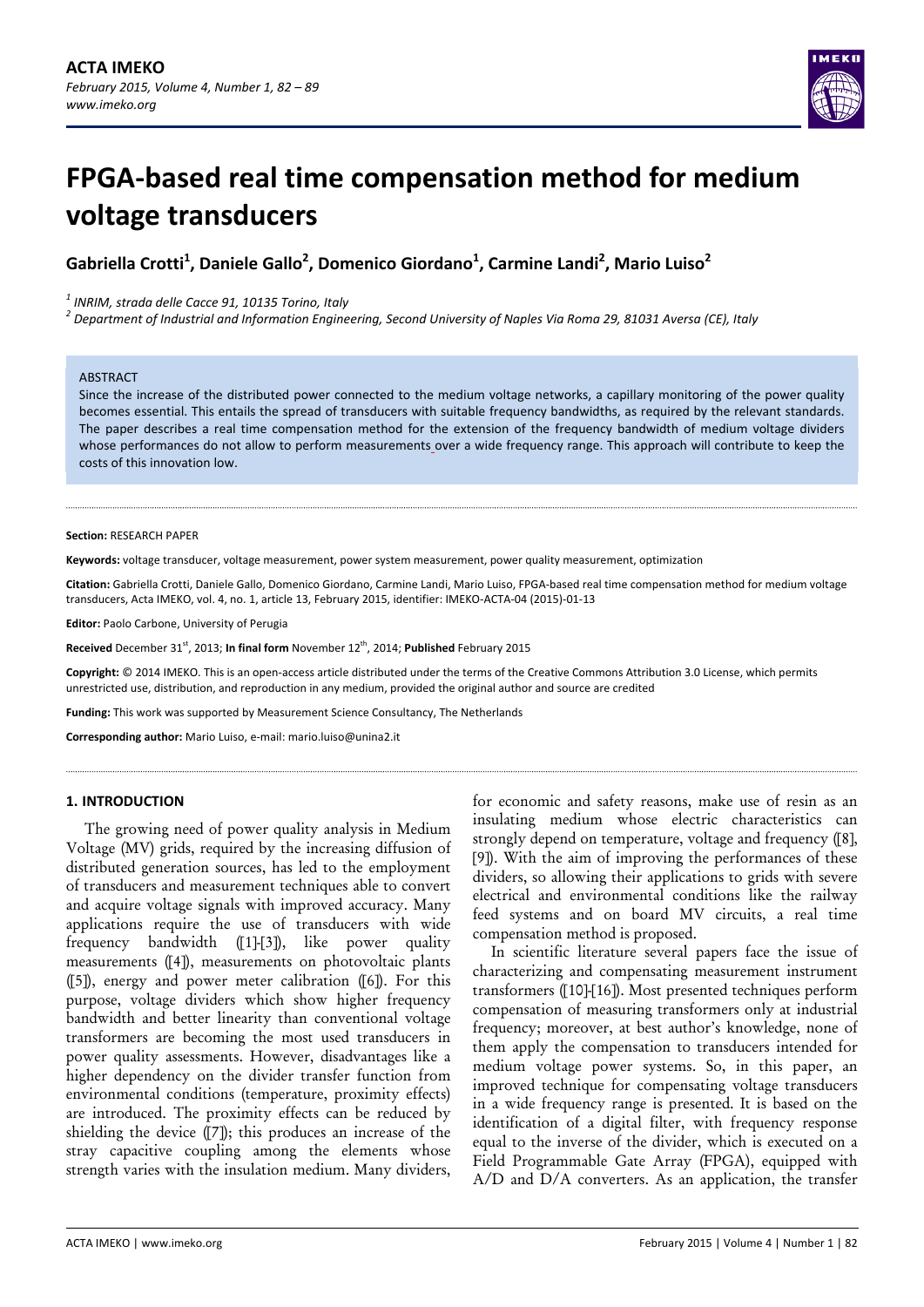function for the frequency compensation of two MV dividers is identified. The two chosen dividers have strongly different frequency behaviours; therefore the application of the proposed technique to the compensation of their frequency responses represents an interesting test bench.

The paper is organized as follows. In section 2 there is a description of the operation of the two dividers. In section 3 the measurement setup used to characterize the dividers is presented. Section 4 deals with the compensation technique. Section 5 presents the optimization results and finally section 6 shows the experimental results related to the compensated dividers.

# **2. DIVIDER FEATURES**

The compensation technique is applied to two dividers with different frequency behaviour. One is a pure resistive divider (RD) and the other is a resistive-capacitive divider (RCD). The highest voltage for equipment (*U*m) is 24 kV for both. The resistive divider has a rated scale factor  $K$ NOM of 10000 and a 30 MΩ high voltage arm. The RCD, whose  $K_{\text{NOM}}$  is 1000, is made, for the  $\overline{MV}$  arm, of a series of 20 cells. Each cell consists of a 10 MΩ non-inductive thin film resistor ([8], [9]) and a 1.5 nF ceramic class 1 capacitor, parallel connected. For the low voltage arm an equivalent resistance of 155 k $\Omega$  and 116.4 nF ceramic capacitors are used.

The MV cells are disposed in four layers, each one made of five cells, which are series connected following an opposite path to minimize the stray inductances. A two sections cylindrical shield allows the control of the capacitive coupling due to the surrounding structures (Figure 1). Both the dividers are resin insulated, with a consequent downgrade of their performances. The transfer functions of the two dividers show strongly different dynamic behaviours (Figures 2 and 3). The scale factor and phase error of RD (Figure 2) have an overall variation of 30 dB and about 1.2 rad respectively over 4 decades, while the RCD (Figure 3) shows 12% and 100 mrad of variation over the same frequency range.

The so different frequency behaviour of the two dividers represents an interesting test bench for the compensation technique. In fact the identification of the parameters of the compensation transfer function requires a growing effort from RD to RCD.

# **3. DIVIDER CHARACTERIZATION**

The complex frequency response of a voltage divider with a scale factor higher than 1000 requires a characterised measurement system able to compare voltage phasors whose amplitude differs three orders of magnitude. This can be performed by means of digitisers coupled with an attenuator probe or a reference divider, with high scale factor and frequency response up to at least 1 MHz. As an alternative, to perform the frequency sweep at low voltage (e.g. hundreds of volt), without making use of a reference voltage transducer, two Agilent 3458 multimeters (DMMs) are employed as digitizers. They have full scale ranges from



Figure 1**.** Resistive‐capacitive shielded divider during the assembly step**.**

100 mV to 1000 V and a frequency bandwidth up to 12 MHz, depending on the selected digitizing technique. The synchronization between the two multimeters is provided by an external trigger supplied by a waveform generator. Before introducing the measurement circuit, some aspects on DMM digitizing methods are discussed in the following.

# **3.1. Multimeter digitizing methods**

The multimeters provide three digitizing methods: DCV, Direct Sampling and Subsampling. Two of them, DCV and sub-sampling, are implemented for the divider frequency characterisation. By DCV technique, the signal is acquired just in DC mode, and the sample is obtained by integration of the input signal, over a specified integration time interval, that can be varied from 500 ns up to 1 s. The technique offers speed and resolution tradeoffs from 18 bits (5½ digits) at 6 kHz to 16 bits (4½ digits) at 100 kHz, as well a high input impedance. However, the maximum sample rate of 100 kHz associated with a bandwidth limited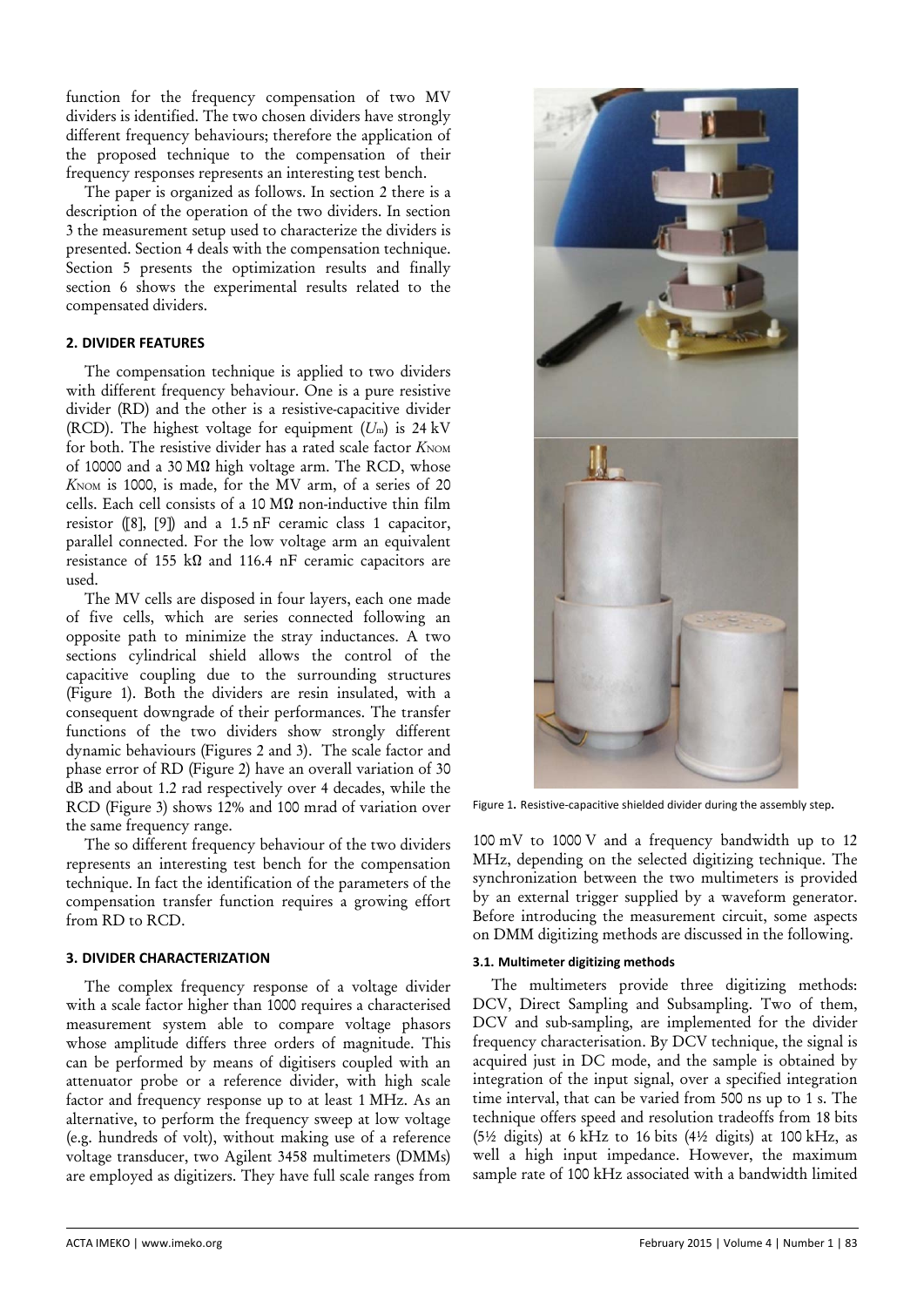

Figure 2. Frequency behaviour of RD divider between 20 Hz and 90 kHz (a) and zoom between 20 Hz and 300 Hz (b).

to 30 kHz for 100 V and 1000 V full scale makes this digitizing technique not adequate to perform the frequency analysis up to 100 kHz, but it ensures a high magnitude and phase accuracy up to tens of hertz.

The sub-sampling technique employs a track and hold (T&H) circuit which performs the signal integration over a very small interval (2 ns) and holds the integrated sample during the slower A/D conversion.

The required A/D conversion time limits the actual sample frequency to 50 kHz, but thanks to the subsampling algorithm the sampling frequency reaches 100 MHz. The bandwidth at 100 V peak full scale is limited to 1∙108 V∙Hz which means that at 100 V the bandwidth drops to 1 MHz. Table I summarizes the frequency bandwidth, the input impedance and the best accuracy for the employed scales and digitizing methods.



Figure 3. Frequency behaviour of RCD divider between 10 Hz and 90 kHz (a) and zoom between 10 Hz and 300 Hz (b).

#### **3.2. Measurement set‐up**

The measurement set-ups for the Subsampling and DCV digitising methods are shown in Figure 4a and 4b respectively. In both cases a waveform generator gives the trigger signal. For the DCV mode, a 5 V square wave signal triggers the simultaneous acquisitions of each sample by the two multimeters and the applied voltage is given by a power amplifier (DC – 500 kHz, 120 V) supplied by a calibrator.

When the subsampling technique is used (a picture of this configuration is shown in Figure 5), the output of the waveform generator supplies the power amplifier and the available SYNC output triggers the two multimeter acquisition sequences. Since with this approach the multimeter time base is used, errors can be introduced because of slight differences in the two timebases.

#### Table 1. Multimeter specifications.

|              | Peak full scale | Bandwidth                 | Input impedance    | <b>Best Accuracy</b> |  |
|--------------|-----------------|---------------------------|--------------------|----------------------|--|
|              | 100 mV          | 80 kHz                    | $>1010 \Omega$     |                      |  |
| <b>DCV</b>   | 1 <sub>V</sub>  | 150 kHz<br>$>1010 \Omega$ |                    | $0.00005 - 0.01\%$   |  |
|              | 100 V           | 30 kHz                    | $>10$ M $\Omega$   |                      |  |
|              | 1000 V          | 30 kHz                    | $>10$ M $\Omega$   |                      |  |
| Sub-Sampling | 100 mV          | 12 MHz                    |                    |                      |  |
|              | 1 <sub>V</sub>  | 12 MHz                    | $1 M\Omega$ 144 pF | 0.02%                |  |
|              | 100 V           | 12 MHz (1 MHz at 100 V)   |                    |                      |  |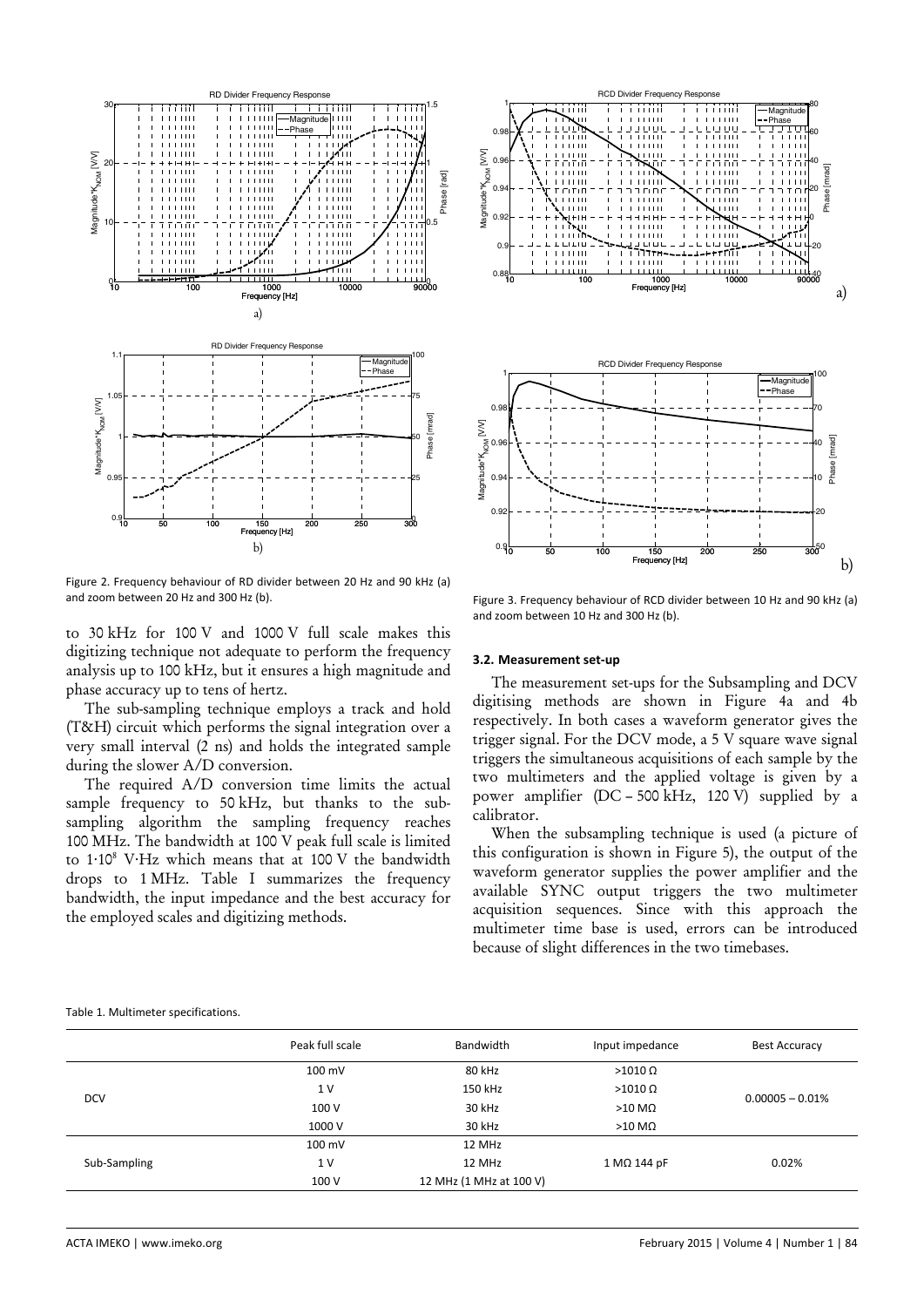

Figure 4. Measurement set‐up for sub‐sampling digitizing method (a) and for DCV method (b).

 Because of its better accuracy at low frequency (within 400  $\mu$ rad up to some hundreds of hertz for the phase, when introducing corrections for the use of scales with different bandwidth), the DCV method is employed from 10 Hz to 60 Hz. As to the subsampling technique, a time delay of 25 ns, due to the different latency on the trigger for the two DMMs, becomes relevant in terms of angle for frequencies higher than 10 kHz. This systematic error is corrected but the overall accuracy degrades. Moreover, approaching 100 kHz the accuracy further decreases because of the bandwidth which is limited to 1 MHz for the 1000 V scale. For what concerns the uncertainty on the frequency of the generated signal, the utilized calibrator has an uncertainty of 25 ppm $\pm$ 1 mHz between 0.01 Hz and 11 kHz, while it has an uncertainty of  $25$  ppm $\pm 15$  mHz between  $12$  kHz and 120 kHz. Summing up all the uncertainty contributions of the measurement setup, the measurement uncertainty is conservatively estimated to be 500 ppm and 5 mrad at 100 kHz for the scale factors and phase errors. The magnitude, phase and DC component of each voltage signal is estimated by the application of a fitting algorithm to the acquired samples over 10 periods. Since the



Figure 5. Measurement set-up for the Subsampling configuration.

waveform generator and the calibrator provides signals with very low distortions, no higher harmonics besides the DC and the fundamental one have to be inserted in the fitting procedure, which provides accurate estimation of the amplitude and phase within tens of ppm and microradians respectively.

# **4. COMPENSATION TECHNIQUE**

Since a divider can be considered as a linear system, its frequency response can be expressed by:

$$
Y(f) = \frac{1}{R(f)e^{-j\varphi(f)}}X(f)
$$
\n(1)

where *X* and *Y* are the spectra of the signals, both before and after the transduction.  $R$  and  $\varphi$  are systematic modifications introduced by the transduction in amplitude and in phase, respectively, on spectral components of the input signal.

Once the divider has been metrologically characterized and its frequency response found over a certain frequency range, cascading a device with a frequency response equal to the inverse of the divider frequency response, systematic deviations are compensated over all the considered frequency range. For this purpose, a filter can be adopted, whose frequency response, *Hd*(*f*), should be exactly given by:

$$
H_d(f) = R(f)e^{-j\varphi(f)} = \frac{x(f)}{Y(f)}
$$
 (2)

for any frequency, *f*, in the range of interest. The analog implementation of transfer function (2) is not easily practicable and it can lead to acceptable results only if applied to a very limited frequency range. Better results can be obtained with digital filtering. Obviously, for a real-time compensation, a digital processor has to implement such digital filtering. In the following the procedure for identifying the filter is described, while the hardware which executes it in real time is shown in the next sections.

Two main implementations for digital filters exist: FIR and IIR. FIR filters are relatively simple to compute and inherently stable but their main drawback, compared with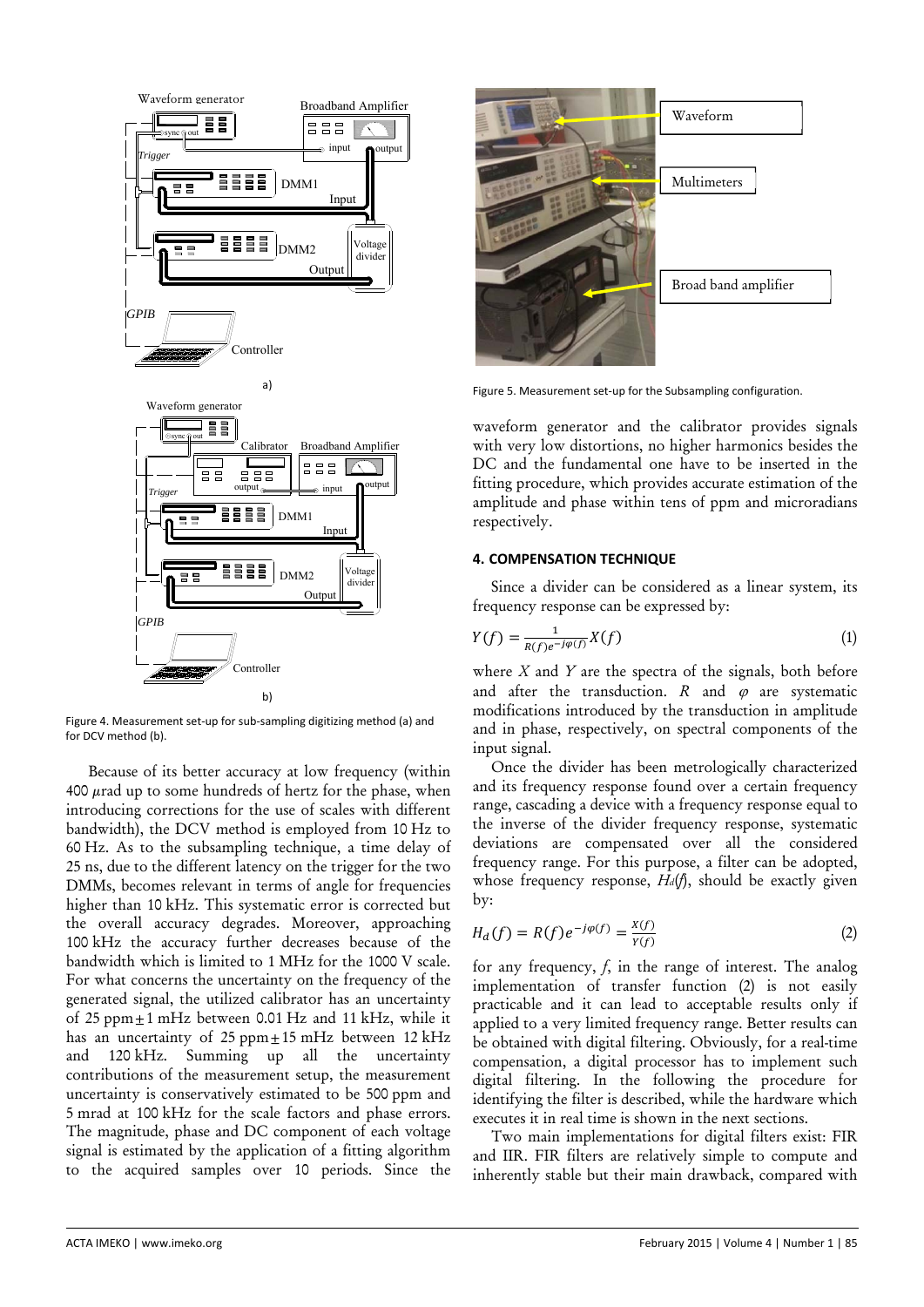those of IIR filters, is that they may need a large number of coefficients to approximate a desired response; moreover they can only introduce a delay in phase frequency response. This makes them ineffective for the aim of this paper. An IIR filter is generally modeled by a transfer function in the *z*-domain that can be written as:

$$
H(z) = \frac{b_0 + b_1 z^{-1} + \dots + b_m z^{-m}}{1 + a_1 z^{-1} + \dots + a_n z^{-n}}.
$$
\n(3)

With this approach, filter design requires the choice of the best values for parameters *a1*, …, *an* and *b0, b1*, …, *bm* so that the transfer function of the filter approximates a desired frequency characteristic.

The problem of choosing the best coefficients can be formulated, from a mathematical point of view, as an inverse problem ([18], [19]) and solved by adopting optimization techniques ([16], [17]). An objective function, describing the difference among desired frequency response and obtained values has to be defined and minimized by an optimization algorithm. The choice of the objective (or cost) function affects the optimality and the computational complexity of the solution. A robust design should account for filter response over its entire bandwidth.

As illustrated in the previous section, the automated station used for divider characterization operates in the range of DC - 100 kHz: therefore, the best filter is identified in this range.

Anyway, identifying a filter, assigning frequency response data over its entire bandwidth, is a more complicated task, since its transfer function has fewer degrees of freedom. An efficient solution has been found choosing different expressions for filter transfer function and objective function. As it is said in [20], if the filter transfer function, *H(z)*, is factorized in second order sections (SOS), the frequency response is less sensitive to changes in coefficient values. This factorization can be expressed as:

$$
H(z) = K \prod_{k=1}^{N} \frac{1 + b_{1,k}z^{-1} + b_{2,k}z^{-2}}{1 + a_{1,k}z^{-1} + a_{2,k}z^{-2}}
$$
(4)

In addition, for the objective function ([21]), the following expression is used:

$$
F(P) = \frac{1}{2} \sum_{i=1}^{M} W \cdot |\log_{10} H(f_i, P) - \log_{10} H_d(f_i)|^2
$$
  
[log<sub>10</sub> f<sub>i+1</sub> - log<sub>10</sub> f<sub>i-1</sub>] (5)

where *P* is the vector of the *4N+1* variables of (4), *M* is the number of the frequency points involved in the identification procedure and *W* is the vector of the weights. The cost function (5) weighs the ratio, rather than the difference, between the model frequency response and the frequency response data at each frequency. In addition, a logarithmically spaced frequency interval has been used. Practically it is like including Bode's concept in the cost function, in fact, it weighs the difference between Bode diagrams of the model frequency response and the frequency response data. It is important to note that this exactly addresses the real problem as what is really requested, it is to minimize the difference between the Bode diagrams obtained by the model and the experimental data.

The optimization problem here studied has a non-linear objective function with *4N+1* independent variables. Therefore, the research space should be  $R^{4N+1}$ , with *R* the whole set of real numbers. Nevertheless, this interval can be reduced adopting some constraints on solution characteristics. The constraints divide the research space into feasible and infeasible regions with remarkable reduction of computational burden ([22]). Considering this a constraint results in filter stability: the poles of the digital filter must have a modulus smaller than one, so nonlinear inequality constraints are imposed.

In order to numerically study equation (5), a hybrid scheme based on the combination of a stochastic and deterministic approach has been adopted ([23], [24]). The two approaches are used in a combined way to take advantages of their complementary characteristics. In fact, the deterministic approach is the fastest way to work out a solution but the quality of the results strongly depends on the choice of the starting point. Non-deterministic approaches do not depend on the initial choice and they are usually slow in finding out optimal solutions. Starting from these considerations, an initial exploration of space of solutions is made by a genetic algorithm having a population size greater than the number of coefficients chosen as target. Then, the obtained values are used as initial points to run a constrained deterministic approach based on the Sequential Quadratic Programming (SQP) ([22]) to find out the optimal solution. The SQP algorithm was preferred over simpler algorithms (such as zero-order methods) taking into account the information about the derivative of the objective function and, in addition, to include in a direct way the above mentioned constraints.

The described procedure has two parameters, which can be arbitrarily chosen before solution research starts: the sampling frequency and the number of SOSs.

Since the frequency response of the filter is strictly related to the sampling frequency, its value has to be carefully chosen. In fact, if the chosen sampling frequency differs from the actual sampling frequency of the utilized FPGA boards, then the actual frequency response of the executed filter differs from the one found in the identification procedure. For the case at hand, the utilized FPGA boards (described in detail in the next section) have a sampling period resolution equal to  $1 \mu s$ , while the timebase accuracy is equal to  $\pm 100$  ppm with a peak-to-peak jitter of 250 ps. According to such considerations, taking into account the frequency range involved in the compensation procedure, the sampling frequency has been chosen equal to 200 kHz.

The number of SOSs should be fixed very carefully because it is directly proportional to the number of independent variables of the objective function and to the complexity of the obtained filter. Typically, better results are obtained increasing the filter order. Anyway, it is fundamental to keep filter computational burden low. For this reason, the procedure is repeated a certain number of times, varying for each run the number of SOSs, in order to find out the best values for them.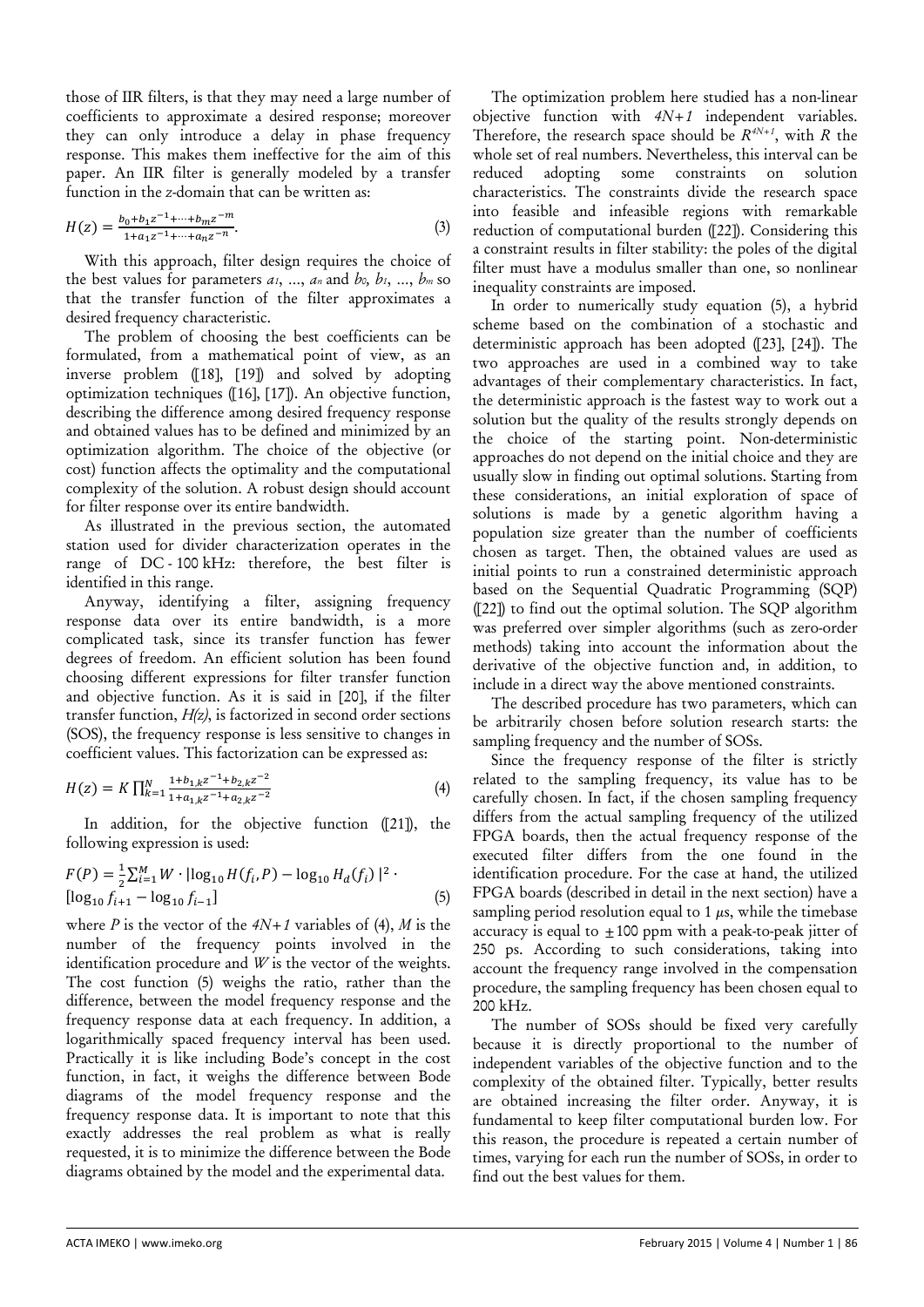

Figure 6. Compensation improvement for RD Divider.

The identification procedure is made in this way: first of all, *Hd*(*f*), defined in (2), is constructed in a numerical way, linearly interpolating experimental data obtained from calibration. The optimization algorithm runs in two nested loops, varying the number of SOSs; in the inner loop the procedure is repeated a certain number of times. This is required based on the fact that the utilized hybrid optimization technique includes a stochastic algorithm which returns different results every run. The number of frequency points is chosen equal to four times the total number of variables [25]. Among the solutions, referring to the same number of SOSs and coming from the inner loop, the solution that minimizes the cost function is chosen.

## **5. OPTIMIZATION RESULTS**

Data available from characterization of uncompensated dividers are used in the optimization procedure, in order to find the digital filters that, minimizing ratio error and phase displacement, could compensate the divider frequency response. As it is previously said, the sampling frequency of the digital filter is chosen equal to 200 kHz. The number of SOSs has been chosen from the range of 1 - 5. The reason of this choice is that higher orders would require a high computational burden, not compatible with the hardware used for implementing the compensation filter. The inner loop is repeated 10 times. To evaluate the filter's performance, over the whole input frequencies range, ratio errors and phase displacements have to be evaluated before and after filter introduction. Those before the filter introduction are reported in (6) and (7), while those after the filter introduction are in (8) and (9), where  $H(f)$  is the frequency response of the implemented filter.

$$
\Delta R(f_k) = 100 \left( \frac{1}{R(f_k)} - 1 \right) \tag{6}
$$

$$
\Delta \varphi(f_k) = \varphi(f_k) \tag{7}
$$

$$
\Delta R_C(f_k) = 100 \left( \frac{|H(f_k)|}{R(f_k)} - 1 \right) \tag{8}
$$

$$
\Delta \varphi_C(f_k) = argH(f_k) - \varphi(f_k) \tag{9}
$$

Starting from the definitions (6)-(9), the two indices in (10) and (11) have been used for characterizing improvements introduced by the filter: they describe the relative mean quadratic improvements in ratio error and phase displacement, respectively.

$$
I_R = \frac{\sqrt{\frac{1}{N_f} \sum_{k=1}^{N_f} [\Delta R(f_k)]^2}}{\sqrt{\frac{1}{N_f} \sum_{k=1}^{N_f} [\Delta R_C(f_k)]^2}}
$$
(10)

$$
I_{\varphi} = \frac{\sqrt{\frac{1}{N_f} \sum_{k=1}^{N_f} [\Delta \varphi(f_k)]^2}}{\sqrt{\frac{1}{N_f} \sum_{k=1}^{N_f} [\Delta \varphi_C(f_k)]^2}}
$$
(11)

*IR* and  $I_{\varphi}$  are shown in Figure 6, for the RD divider, and in Figure 7, for the RCD divider, as functions of the number of SOSs.

For the RD divider, the improvements are about 31.4

Table 2. Coefficients of the best compensating filter for RD divider, expressed referring to the filter representation in (3).

| b <sub>0</sub>           | b1         | b <sub>2</sub> | b3        | b <sub>4</sub> | b <sub>5</sub> | b6         |
|--------------------------|------------|----------------|-----------|----------------|----------------|------------|
| 626.80                   | 749.95     | -415.10        | $-230.50$ | 35.625         | $-4.3313$      | $-6.7867$  |
| $\overline{\phantom{0}}$ | <b>a1</b>  | a2             | аЗ        | а4             | a5             | a6         |
| $\overline{\phantom{0}}$ | $-0.46864$ | $-0.96937$     | 0.50844   | 0.0063371      | $-0.0026524$   | 0.00017674 |

Table 3. Coefficients of the best compensating filter for RCD divider, expressed referring to the filter representation in (3).

| b <sub>0</sub> | b1         | b2         | b3      | b4           |
|----------------|------------|------------|---------|--------------|
| 1111.8         | $-615.8$   | $-1090.4$  | 626.8   | $-9.1506$    |
| $\sim$         | a1         | a2         | аЗ      | a4           |
| $\sim$         | $-0.53772$ | $-0.98070$ | 0.54920 | $-0.0078201$ |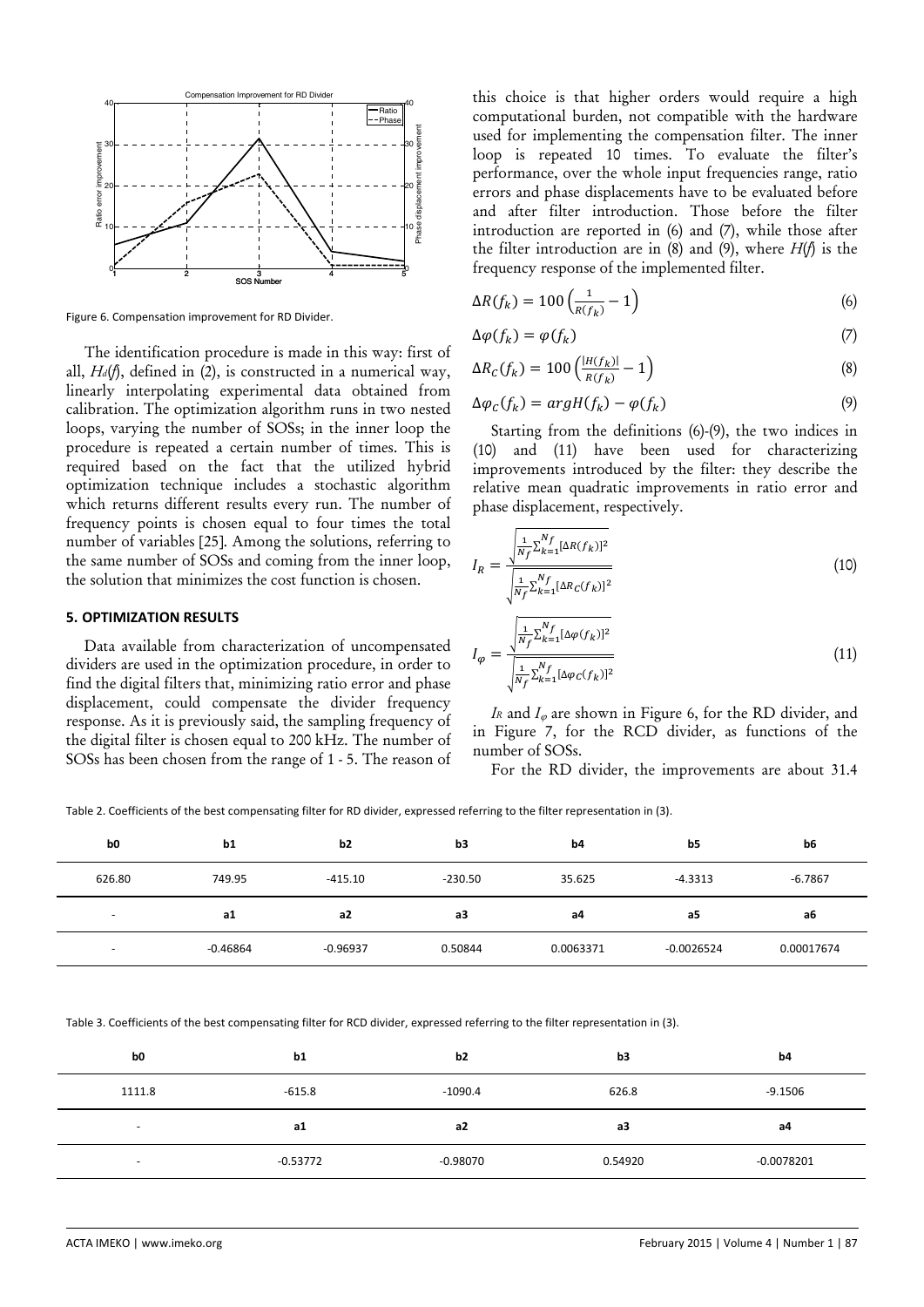

Figure 7. Compensation improvement for RCD Divider.

and 22.8 for ratio error and phase displacement, respectively. For the RCD divider, the improvements are about 161.4 and 1.4 for ratio error and phase displacement, respectively. Table 2 and Table 3 show the coefficients of the best compensating filters for, respectively, the RD and the RCD dividers; the coefficient refers to the standard representation for an IIR filter, that is the form (3).

## **6. EXPERIMENTAL RESULTS**

In order to perform experimental verification of the filter, designed in the previous section, a compensating device has been implemented with a real-time digital processor, opportunely equipped with analog to digital and digital to analog converters.



Figure 9. Block scheme of the compensated divider.

The case in question, an FPGA board has been used. Its features are: 1) Xilinx Virtex-II 1 megagate FPGA with 16 BUFGMUXs, 324 External IOBs, 227 LOCed IOBs, 40 MULT18X18s, 40 RAMB16s, 5120 SLICEs [26]; 2) clock rate equal to 40 MHz; 3) 96 digital lines; 4) 8 analog inputs, independent sampling rates up to 200 kHz, 16-bit resolution,  $\pm 10 \text{ V}$ ; 5) 8 analog outputs, independent update rates up to 1 MHz, 16-bit resolution,  $+10$  V.

The block scheme of the compensated divider is shown in Figure 8, where  $V_{IN}$  is the input voltage,  $V_{OUT}$  the divider output voltage,  $V_{\text{OUT},k}$  the sampled version of  $V_{\text{OUT}, V_{\text{OUT},k}}$ \* the filtered version of VOUT,k, VOUT<sup>\*</sup> the analog version of VOUT,k<sup>\*</sup> and it is the output of the compensated divider. In this way, the compensated divider continues to be an analog device, offering thus the possibility of being employed in whatever measuring system.

Using the presented compensation device, the two dividers were characterized through the measurement setup



Figure 8. a) Inverse frequency response of RD divider and frequency response of its compensating filter. b) Ratio error and phase displacement of compensated RD divider.



Figure 10 a). Inverse frequency response of RCD divider and frequency response of its compensating filter. b) Ratio error and phase displacement of compensated RCD divider.